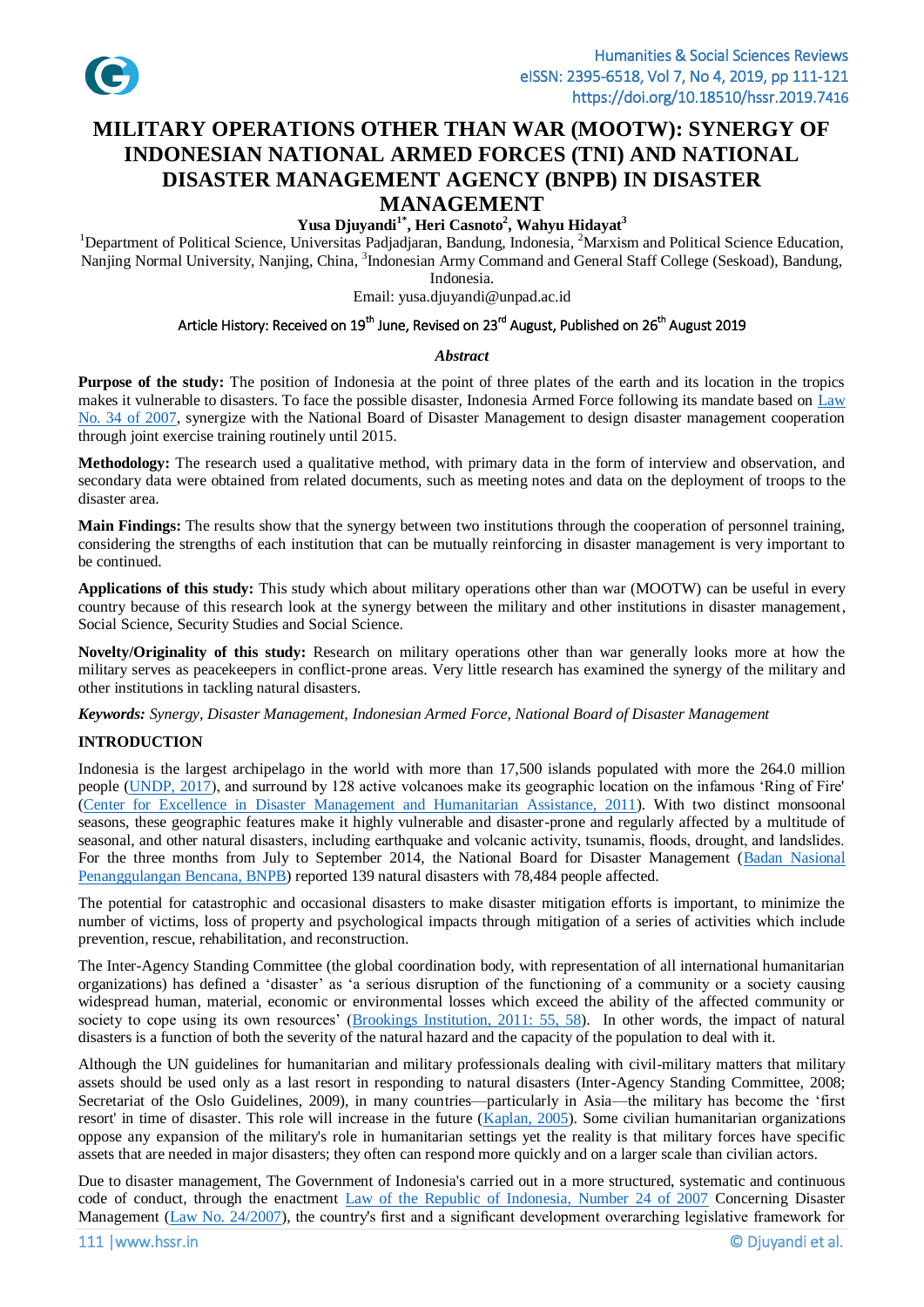

disaster management as the response to the Indian Ocean tsunami in 2004 and the need to review and reform the disaster management system. It assigns the function of BNPB to coordinate the implementation of disaster management in a well planned, integrated, and comprehensive action.

On the other hand, the Indonesian Armed Forces (TentaraNasional Indonesia, TNI) is mandated to respond to disaster and is integrated into the system at the level of first response. The TNI is considered a part of the government disaster response effort and its mandate in disaster response is mentioned in [Law No. 34/2004](#page-10-3) on the Indonesian Armed Forces. Based on the doctrine of Military Operations Other Than War (MOOTW), TNI coordinate with BNPB helping to respond to the impact of natural disasters, displacement, and delivery of relief aid, and assisting with search and rescue activities.

Indonesian Armed Force has the duty and responsibility to assist the government and society in disaster management, to overcome the disaster, starting from the disaster mitigation until the phase after the disaster, with coordination with BNPB as a focal point of disaster management. Indonesia Armed Force has a more intensive synergy with BNPB through Operational Technical Training and Coordination of Rapid Response for Disaster Relief for military personnel. Through it is provided disaster management education, overcoming the limitations of skills, knowledge, and equipment possessed by personnel Indonesian Armed Force.

The synergies of both institutions initially went well, marked by regular joint exercises from both institutions. However, after 2015 the exercise no longer involves Indonesia Armed Force, consequently taking the initiative to conduct internal training, although only done once a year. This may at times become a factor causing the weak synergy of the Indonesian Armed Force and BNPB in the handling of natural disasters. On the other hand training for the Indonesian Armed Force becomes more and more important, dealing this unit has been established to be a Quick Response Team for Disaster Response (QRTDR) and intended to boost on the readiness of the Indonesian Armed Force in disaster management.

### **LITERATURE REVIEW**

#### *Synergy*

The word synergy comes from the basic synergy, where the word synergy itself comes from Greek, namely synergies which means working together. Synergy is a form of a process of interaction that produces a harmonious balance so that it can produce something optimum. There are several main conditions for creating synergy, namely trust, effective communication, fast feedback, and creativity [\(Rustiono, 2016\)](#page-10-4).

[Haberberg and Rieple \(2008\)](#page-10-5) show synergies as sharing actions in terms of expertise, information, access to financial resources, sales and distribution channels, resources and facilities, the achievement of economies of scale and economies of scope, and sharing systems. Although the scope of this synergy focuses on the economy, there are things that can still be learned from this theory.

According to [Covey \(2004\),](#page-9-3) synergy is a combination or combination of elements or parts that can produce output better and bigger than done individually, besides a combination of several elements will produce a superior product. Therefore, the synergy in disaster management means the integration of various elements that can produce better and greater output. [Covey \(2004\)](#page-9-3) adds that synergy will be easy to occur if the existing components are able to think of synergy, there are a common view and mutual respect.

Related to the importance of synergy, even before [Covey \(1993\)](#page-9-4) once said that the synergy worked together was better than the results of being done individually, besides that a combination of several elements will produce a superior product. The synergy between two or more institutions [\(Sarundajang,](#page-10-6) 2006), including synergy between the military institution and other government institution (Djuyandi, [Bainus, and Sumadinata, 2018\)](#page-9-5) is also considered important. Synergy is a combination of elements or parts that can produce better or greater expenditure.

#### *Military Operation Other Than War (MOOTW)*

After the end of the cold war, the role of the military began to experience a shift, from those who had previously become combat troops then began to shift to other roles in terms of maintaining peace, overcoming conflicts, and helping civil political authorities in dealing with domestic crises [\(Segal, 2005\)](#page-10-7). MOOTW does not involve the use or threat of violence but prioritizes the provision of humanitarian assistance and disaster management. In MOOTW, military forces synergize with other institutions/organizations, especially those related to diplomacy, economy, government, even politics and religion [\(Darwanto, 2015\)](#page-9-6).

Before carrying out operations, the introduction of situations and conditions is usually carried out by units that are satisfied, to determine strengths and expertise, make plans, conduct training and prepare preconditions to achieve operational goals. Special teams for terrain recognition can be formed so that they can be deployed quickly to make field observations, identify characters and threats, communicate with various parties, etc. Mastery of the language and culture of the area is very important to be owned by this special team of predecessors [\(Darwanto, 2015\)](#page-9-6).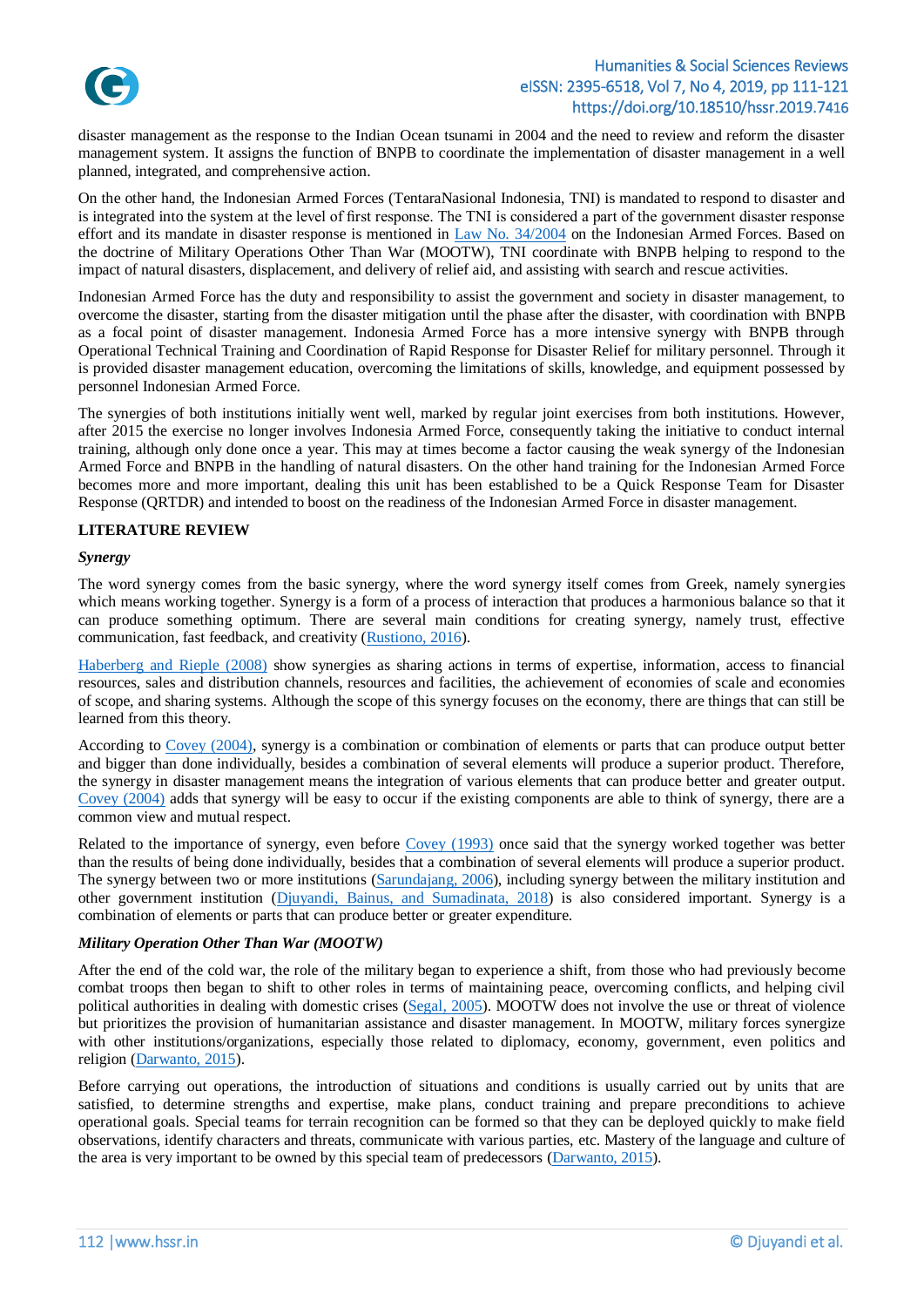

In view of [Rinaldo \(1997\)](#page-10-8) The recent use of the Armed Forces, although unprecedented, has begun to enter the realm of non-warfare, such as in disaster relief, humanitarian assistance and peace operations. Military operations are also possible, with close supervision, to temporarily overcome the occurrence of ethnic friction and the handling of refugee populations.

### **METHODOLOGY**

The research uses qualitative methods with data consists of primary and secondary data. Primary data was obtained from observations which conducted for 2 months (September - October 2017) and interviews with some informants, such as:

- 1. Yonzikon (Construction Battalion) Commander 13/KE PRCPB TNI, and
- 2. Head of the National Disaster Management Agency (BNPB).

Observations were made on TNI activities when involved in post-disaster activities, besides that the researcher also observed the types of equipment are used and training carried out by Yonzikon 13/KE PRCPB TNI to help BNPB and government in disaster relief. Secondary data are gained from Yonzikon (Construction Battalion) 13/KE PRCPB TNI and National Disaster Management Agency (BNPB), the data are consists of Yonzikon 13/KE PRCPB TNI involvement in some disasters, meeting notes between Yonzikon 13/KE PRCPB TNI and BNPB.

The process of data analysis begins by reviewing all available data then inductively concluding because the analysis of this study is descriptive. Data analysis is done through three stages:

- 1. Data reduction: In this stage the researcher conducted a selection process, focusing, simplifying the abstracting of data from field notes. This process takes place throughout the research conducted around a month, starting with making abbreviations, categorizing, focusing themes, determining boundaries of problems and writing memos.
- 2. Data presentation: This stage was designed to assemble all information regularly so that it is easily seen and understood in a compact form.
- 3. Drawing conclusions or verification: Various field notes, informant statements, observations then verified to draw conclusions.

### **DISCUSSION / ANALYSIS**

#### *Indonesia Military Role in Disaster Relief*

Disaster management is a series of efforts covering disaster prevention, emergency response, and rehabilitation activities. The involvement of the Indonesian Armed Force in overcoming the impact of natural disasters has been regulated in [Law](#page-10-3)  [no. 34 of 2004](#page-10-3) about the Indonesian Armed Forces, the tasks of Military Operations Other Than War (MOOTW), by the Indonesia Armed Force are to "help tackle the effects of natural disasters, refugees and humanitarian aid".

The involvement of the military in disaster relief has several perspectives. Controversy exists, however, as to place them within the disaster management cycle and to what extent the military model is appropriate. On the other hand, [Carlson](#page-9-7)  [\(2014\)](#page-9-7) believe, learn from America hurricane Katrina disaster, that military should not hold a primary role in disaster relief due to the issues of establishing logistic, communication and medical networks for the victims of a disaster. Instead, a wider role of private sector resources should be open to conduct disaster relief efforts.

In recent years, the role of militaries in responding to disasters relief has grown, as the result of various factors, particularly since 1994, when the Oslo Guidelines occurred as the first document aiming at clarifying the role of the military in international disaster relief assistance, coordination and cooperation between civilian and military actors has grown tremendously [\(Achleitner, Ebner, and Greindl, 2011\)](#page-9-8). The role of the military in response to a major natural disaster is diverse and is influenced by the "strategic culture" of the contributing countries [\(Yoshizaki, 2014\)](#page-10-9).

Firstly, deal with an increase in the scale and incidence of disasters and increased interest in disaster response on the part of militaries duty. Climate change and the increase of natural and man-made disasters encourage the use of the military for disaster relief assistance will increase as well.

Secondly, based on their capacity due to its commando doctrine and trained human resources gave assurance toward its presence throughout the country. For this reason, the military is the most dependable and well-organized organization. Considering in disaster operation fast response mechanism is the first thing first. The military plays an important role in disaster management, particularly during large scale catastrophes, due to their special expertise, ability, and resources [\(Etkin, McBey and Trollope, 2011\)](#page-10-10). Moreover, the military is the only organization able to provide special equipment and personnel for disaster relief operations immediately [\(Achleitner, Ebner, and Greindl, 2011\)](#page-9-8).

Thirdly, related to public perception, staff morale, relevant training opportunities, and humanitarian operations as a means for armed forces to diversify their role and expertise.

According to the [Law No. 34/2004](#page-10-3) on the Indonesian Armed Forces, military involvement is officially activated by a request from the civilian authorities. Even though, in many cases the military will take initiatives to take the first respond without any official request from a civilian authority, considering the geographical location of a disaster and the sociopolitical conditions. Based on incident command system, adopted by Indonesia, in an emergency, first responses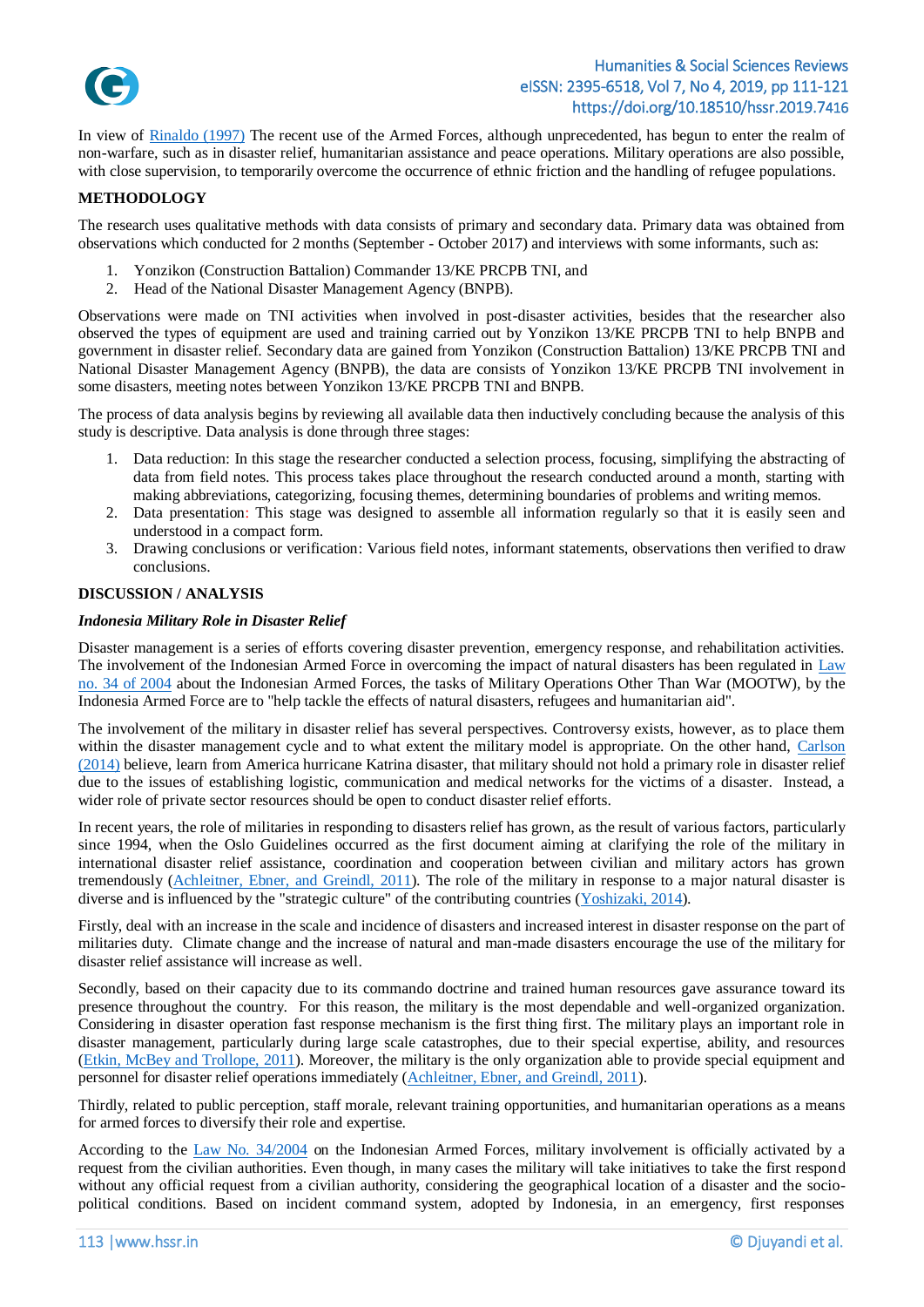

coordinated by all civilian and military organizations particularly comes from the local level, including the decision on the status of the disaster (Articles 7(51), [Law 24/2007,](#page-10-0) and Article 23[, Regulation 21/2008\)](#page-10-11).

Emergency funding and resources at the provincial level will be accessed after the affected district declares an emergency. The relevant city mayor or provincial governor subsequently set up the area command headed by an incident commander and comprising the district secretary, the head of the local military base, the head of the local police and the head of the relevant BNPB.



**Figure 1: The Incident Command System** 

Source: [Regulation 21/2008](#page-10-11) and its elucidation

The military has significant capacity due to its unique geographical structure and substantial human resources approximately 676,500 personnel—guaranteeing its presence throughout the country [\(World Bank, 2017\)](#page-10-12). For this reason, the military is often a fast, first response mechanism, being present at the scene of a disaster before civilian stakeholders arrive. A member of the military often will be appointed as the incident commander in the event of a disaster, to lead the area command at the provincial and district levels.



**Figure 2: The Disaster Management Cycle**

*Source: Disaster Relief Operations Overseas: the Military Contribution, 2016*

To support disaster relief, Indonesia Armed Force has prepared and commissioned the Yonzikon 13/ KE PRCPB TNI, as the organizational units that participated in disaster response activities. Dealing with the disaster management cycle, the task of Yonzikon 13/ KE PRCPB TNI related to response and recovery activities. Due to disaster relief, Yonzikon 13/ KE PRCPB TNIjoins BNPB cooperates handling the emergency, restoration, and reconstruction. This task placed Indonesia Armed Force under civil order. In this situation, Indonesia Armed Force creates synergy with BNPB to handling disasters relief in better ways.

To analyze the synergy of partnerships between the military and BNPB in natural disaster this research adopts [Zineldin and](#page-10-13)  [Bredenlőw \(2003\)](#page-10-13) theory with indicators: loyalty to partners, maintaining interdependence, integrity, and intensity of relationships, and institutionalization.

1. Partnerships between Organizations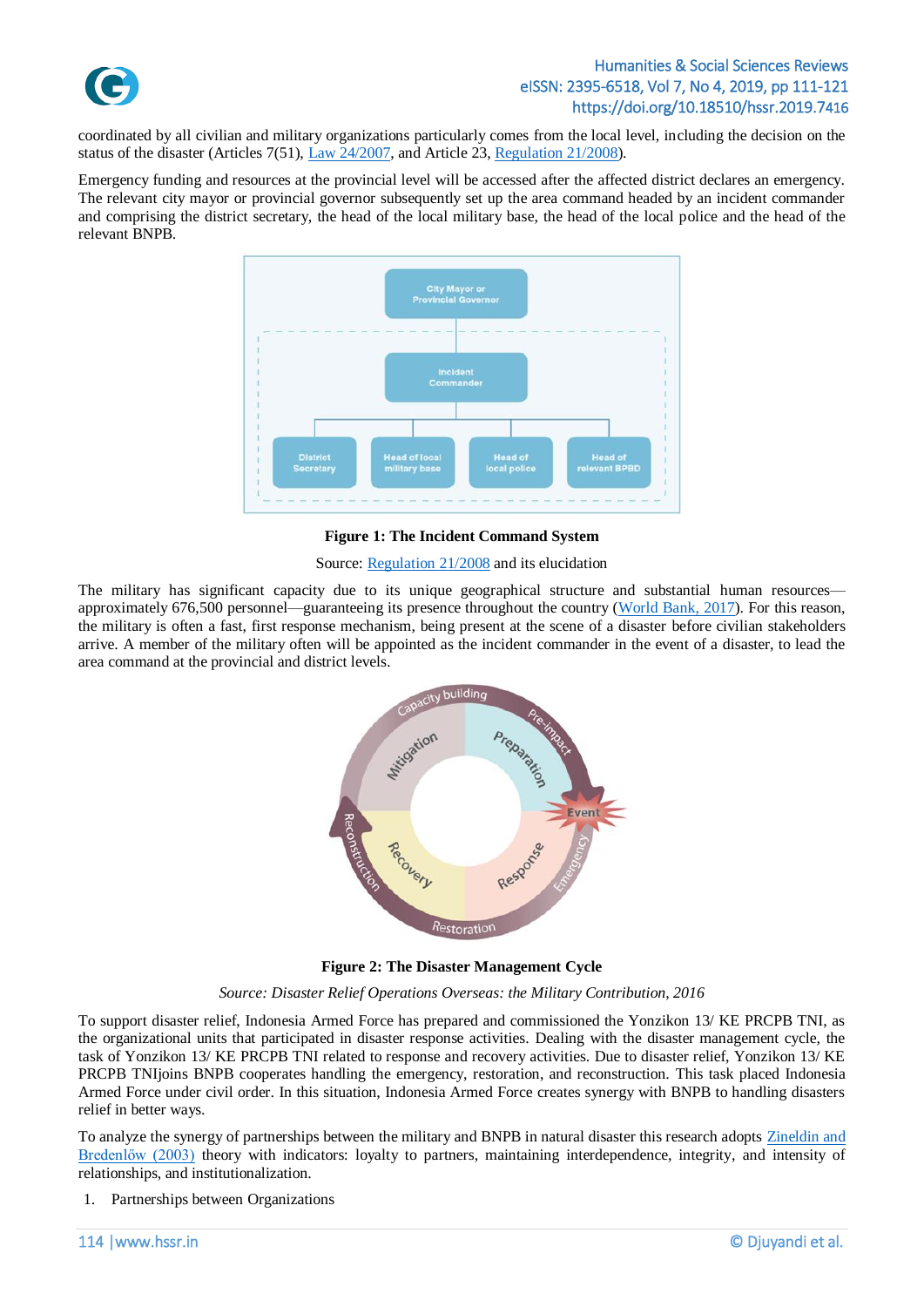

In the handling of the disaster, the pattern of activities between the Indonesia Armed Force with BNPB requires a pattern that can be used as guidelines to make working together can produce a better result. The pattern is the need for loyalty between partners, with whom it is believed will be able to encourage parties who work together to be able to behave wisely, and rests on the work environment karma in various situations. The loyalty between partners in terms of work together with disaster management is characterized by honesty in recognizing the existence and importance of co-workers, and this condition is particularly important for the implementation of work involving two or more different agencies. With the loyalty to colleagues that leads to honesty in recognizing the importance of colleagues, it will bring a positive impact on the emergence of mutual respect and mutual recognition of the advantages and performance of colleagues.

Related to the need for loyalty aspect among partners in disaster management cooperation, between Indonesia Armed Force relationship with BNPB, good enough embodied in the case of direct communication. As explained by Yonzikon (Construction Battalion) Commander 13/KE PRCPB TNI:

"We are also bridged by the Territorial Assistant of Indonesia Army Strategic Forces. So it makes it easier to cooperate, coordinate and communicate."

In addition, Indonesia Armed Force involvement in disaster management is considered important in addition to having personnel who are competent in working and have high responsibilities, a surplus of the Indonesia Armed Force and this condition can certainly facilitate the process of assistance in the handling of natural disasters if at any time occur in the area, also has the spread troops are almost evenly distributed in each region. The Yonzikon Commander of 13/KE PRCPB TNI explained:

"Technically operational with the distribution of Indonesia Armed Force troops in each region will indeed facilitate the mobilization of troops to help the people affected by the disaster. The existence of mutual understanding and mutual needs can be seen from the pattern of good communication between both parties, ease in cooperation and recognition of the advantages of colleagues."

The emergence of these indicators into a condition that is very supportive and related to the loyalty aspect of the partner. The opposite will happen if there is no loyalty to co-workers, that is, the emergence of an institutional ego that will lead to a debate, and each party will defend its argument and how each in the process of natural disaster relief. The working principle in disaster management encourages Indonesia Armed Force with BNPB, to complement each other in assisting the victims. The allegiance between the Indonesia Armed Force and BNPB will bring about the alignment of work based on a mutually agreed working arrangement.

Efforts to find common ground between two different agencies can be done by the Indonesia Armed Force and BNPB through the orientation of the interests of the nation or society into binders, which support historically also the Indonesia Armed Force, becomes an inseparable part of the Indonesian nation. The relationship between Indonesia Armed Force and BNPB can be analogous to partner in crime, in a positive analogy, in which both support and motivate and share, such as offering assistance. A strong commitment to mutual loyalty among colleagues can also be attached to the working mechanism of an organization as social beings work together and help [\(Robbins, 1990\)](#page-10-14).

2. Maintaining Interdependence between the Armed Forces and BNPB

The paradigm of maintaining interdependence becomes important and must be built jointly among members or institutions incorporated in the work team, the goal is that there is an effort to remind each other and cultivate a sense of caring. The Head of the National Disaster Management Agency (BNPB) told us:

"When a natural disaster occurs, the Indonesia Armed Force is always ready to assist the community and local government. Indonesia Armed Force immediately coordinates with counterparts, such as local government and Regional BNPB, when hearing of natural disasters that hit the community."

That's condition makes the Indonesia Armed Force always reliable in helping people affected by natural disasters. Coordination built between BNPB and Regional BNPB in areas with Indonesia Armed Force always run well and smoothly, this is considered to facilitate the process of cooperation between BNPB personnel with the Indonesia Armed Force. Maintaining interdependence in disaster management is positive and needs to be done, and between the cooperation between BNPB and Indonesia Armed Force, there has been awakened in awareness to maintain interdependence. It is founded that the condition where the success in natural disaster relief is obtained from the cooperation of several parties, as between BNPB with Indonesia Armed Force, local government and national police.

The importance of maintaining interdependence in cooperation can be analyzed from the view of Tracy (2006) which states that teamwork is a managed activity and carried out a group of people who are members of one organization. Teamwork can enhance cooperation and communication within and between parts of the organization. Usually, the teamwork consists of people who have different skills so that made the strength in achieving the job objectives.

The principle of interdependence in cooperation avoids the existence of a one-sided pattern of work, as well as work as in an ecosystem where interrelationship occurs resulting in a symbiotic mutualism. In sociology, the Indonesia Armed Force and BNPB as part of a social organization, which consists of many human beings as living beings, are considered unable to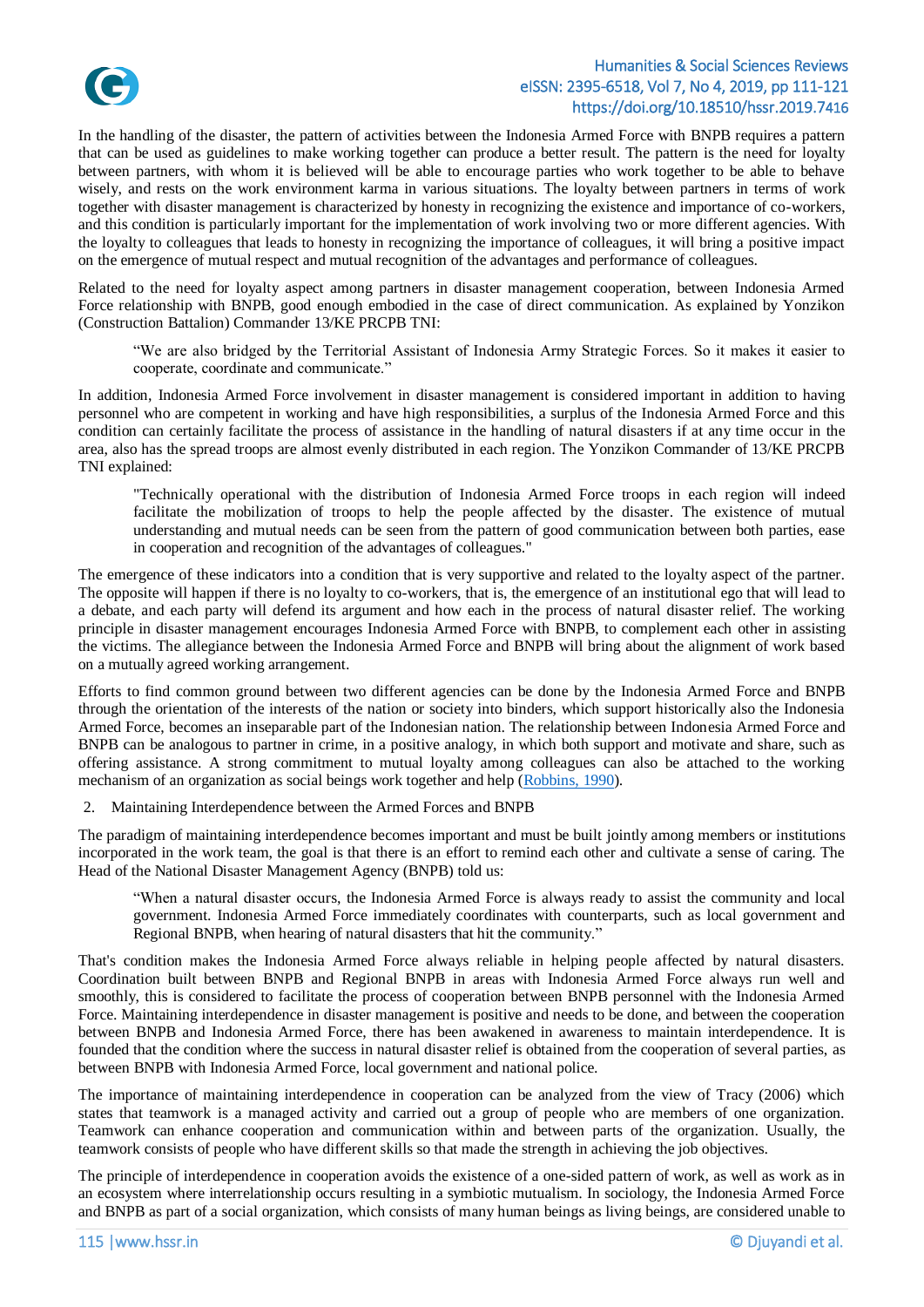

live alone. They depend on other social organizations and the environment. The interdependence relationship between Indonesia Armed Force and BNPB belongs to pooled interdependence [\(Thompson, 1967\)](#page-10-15) where the organizational units are not dependent on each other in carrying out daily activities but are dependent on the satisfactory work of each unit to a final result. This is driven by the relationship between the two institutions, not in the course of execution of duties or daily work that cooperation between the two institutions is done only when a natural disaster occurs, also requires fast and serious handling; this indicates the purpose that must be completed by both organizations. When disaster management and handling are done quickly, it will generally lead to some sort of satisfaction in the final results, which causes the dependence between the two to fall into a pooled interdependence.

Adjustment with partners to build synergy between Indonesia Armed Force and BNPB is defined as continuous interaction with oneself, with others, and with your world (Calhoun and Acocella in [Sobur, 2003: 526\)](#page-10-16). The recognition from BNPB that the role of Indonesia Armed Force is needed in the process of handling and handling disaster becomes a positive indication of the trust of other institutions to the Indonesia Armed Force. Cooperation between BNPB and Indonesia Armed Force can adapt itself under the demands and needs of BNPB. The communications built by the Indonesia Armed Force went well.

The success of the Indonesia Armed Force in making the adjustment process with the partner, in addition to the success of building communication and socialization, is also based on the ability to conform to a norm. Although Indonesia Armed Force is a military institution, that Indonesia Armed Force is willing to assist disaster-affected communities and coordinate with related agencies in disaster management. This ability arises because of the compromise of a norm, the norm of humanity. The encouragement of the norms of humanity changed the attitude of Indonesia Armed Force personnel by giving rise to the nature of humanity. Such as assisting BNPB in searching for natural disaster victims, providing medical and food aid, socializing about disaster-prone areas.

By interpreting conformity as a conformity effort, it implies that the Indonesia Armed Force is under intense pressure from within itself and the environment to always be able to avoid moral, social, or emotional deviations from behavior. Thus, the Indonesia Armed Force in assisting is based on humanitarian motives, not on other motives, and therefore the Indonesia Armed Force efforts to assist also need to be tailored to the needs of their co-workers, namely BNPB. This reason is based on the main authority of disaster management in the hands of BNPB, and the position of the Indonesia Armed Force is as the seconded party.

3. Integrity and Intensity of Relationships

Integrity is one of the most important attributes that must be owned by the institution, and a concept related to consistency in actions, values, methods, measures, principles, expectations and the resulting things. [Welch \(2005\)](#page-10-17) defines, integrity is a vague word (vague) because People who have integrity tell the truth, and those people hold their word, are responsible for their actions in the past, admitting mistake them and correct them. They know the laws of their country and obey them. They play to win right (clean), according to the rules.

Integrity in building synergy between Indonesia Armed Force and BNPB in disaster management is very important. Without integrity, it will be difficult for anyone to be able to determine and take actions, methods, measures and other things that resulted in a disaster response effort. The existence of integrity, makes the Indonesia Armed Force feel moved to provide assistance and humanitarian assistance for victims of natural disasters. The Indonesia Armed Force's integrity in providing assistance to BNPB and helping victims of natural disasters can be seen from the presence of strong and consistent characters, the Indonesia Armed Force is consistently always present to the government, BNPB and the community when natural disasters occur.

The integrity of the Indonesia Armed Force, which was assigned as a Quick Response Force for Disaster Management of the Indonesia Armed Force, in assisting disaster mitigation also cannot be doubted. As explained by Yonzikon Commander of 13/KE PRCPB TNI about the readiness of the military to assist in handling disasters:

"Indonesia Armed Force personnel are involved in disaster management and the involvement and assistance provided by Indonesia Armed Force personnel in disaster management is then broken into several sections that have been jointly established between Indonesia Armed Force and BNPB, such as those entering the rapid reaction team, logistics section and some evacuation team."

In another side the BNPB Head also explained:

"In the case of Indonesia Armed Force's integrity to comply with rules and mechanisms applicable when disaster management can be seen from the Indonesia Armed Force's readiness to assist and report on disaster management activities to BNPB."

This proof of integrity is important because Indonesia Armed Force is a state tool that requires professional attitude and commitment. This is apparent in the process of disaster management usually Indonesia Armed Force personnel merged in the organizational structure that has been prepared by BNPB, as the manager and coordinator in the handling and the field of agencies consist of Indonesia Armed Force, Police, Red Cross, Public Works Department.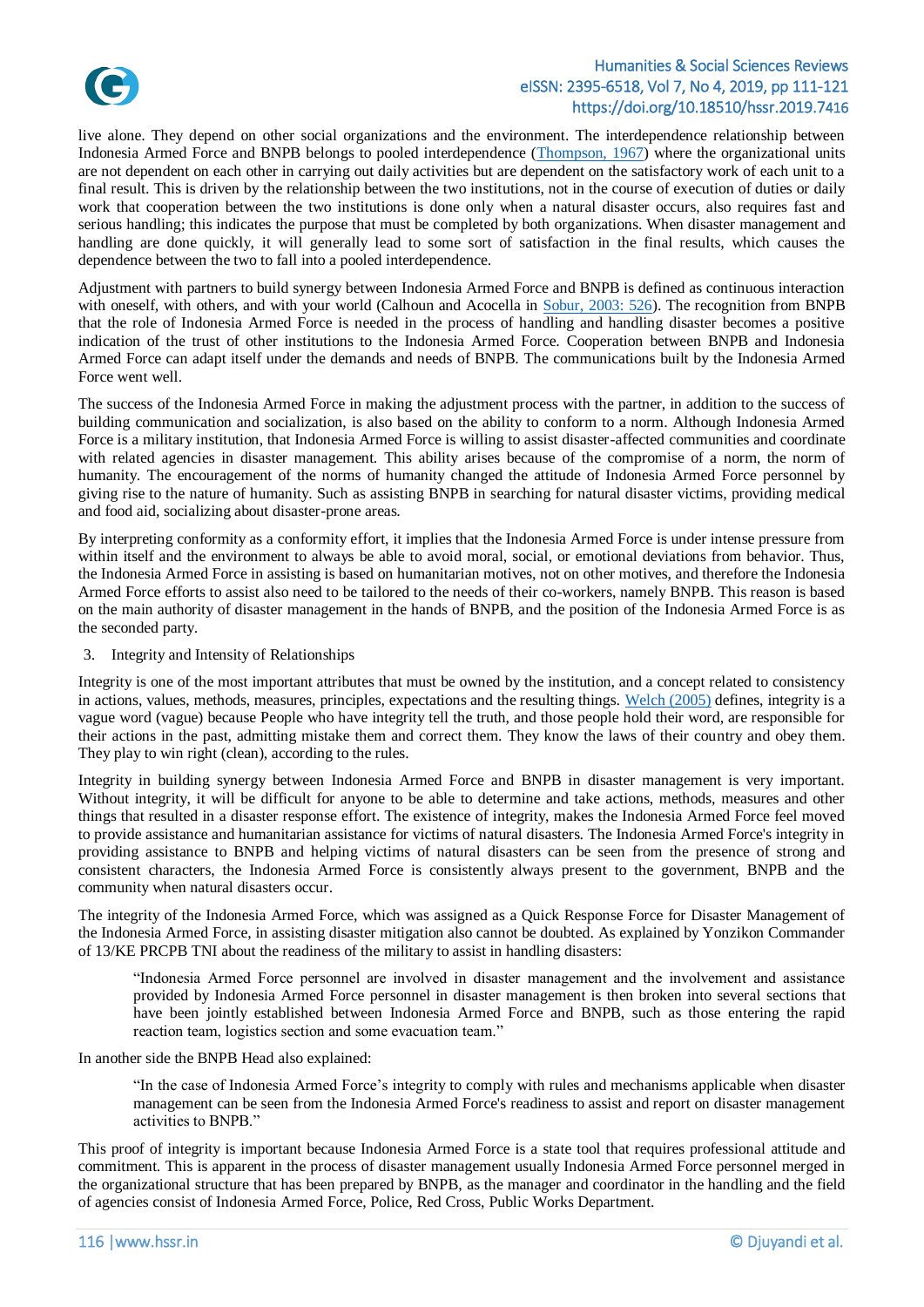

The integrity of the Indonesia Armed Force in disaster management refers to the commitment of Indonesia Armed Force unity with the people and also the commitment to become a professional Indonesia Armed Force by complying with all applicable laws and regulations. In the Army perception, the needs of the community are very important to be considered and need to be prioritized to support the activities of social life. In this case, the Indonesia Armed Force has cooperated with the BNPB and all other Nations components to further optimize the role to assist the communities affected by natural disasters.

Concerning the good communication and coordination process conducted between Indonesia Armed Force with BNPB, it can be said also that the intensity of the relationship between the two institutions went well. At least this is also acknowledged by informants from the BNPB who said that communication and coordination between BNPB and Indonesia Armed Force during the implementation of disaster management tasks did not experience obstacles and running well, Indonesia Armed Force assistance also provide many benefits in accelerating the evacuation process. The invitations for joint training activities organized by BNPB implemented 2-3 times in one year indicate the existence of good relationship intensity between the two institutions in building synergy in the disaster management process.

Through training with the intensity of relationships built by the two institutions led to the unity of attitudes and patterns of cooperation also led to the existence of a positive reciprocal relationship, and even complement each other like BNPB's use of appliance and the use of heavy equipment owned by the Indonesia Armed Force to evacuate or perform other disaster management tasks. It appears that between the two institutions has arisen a pattern of symbiotic relationship mutualism, which is mutual need each other. This pattern of relationships can be difficult if there is no good relationship intensity.

#### 4. Institutionalization

The central idea of institutional theory is that organizations are shaped by the surrounding institutional environment. Observation of the organization should be seen as the totality of symbols, languages, or rituals that surround it. Institutionalism, therefore, rejects the notion that its larger institutional and institutional contexts can be understood by aggregating observations of individual behaviour [\(Skelley, 2000\)](#page-10-18). Skelley says that for an institutionalist, the whole is bigger than the number of individuals (human parts).

The distinguishing feature of the institutional paradigm is in looking at the nature of the organization. Their idea is that the organization is more a social system whose shape is influenced by the broader symbolic, cultural and social aspects of the organization. [Scott \(1987\)](#page-10-19) says that constitutional views and instrumentalities are complementary (complementary). Nevertheless, studies by institutionalists suggest that organizational structure should not be understood as a rational adaptation of contingent factors in the instrumentalist technical mode, but concerning norms, legitimacy obligations, myths, beliefs and technical factors of instrumentality [\(Donaldson, 2000\)](#page-9-9).

Institutional analysis tends to see social parameters (societal parameters). [DiMaggio and Powell \(1983\)](#page-9-10) believe that organizations are formed by forces outside themselves through the process of mimicry and compliance. DiMaggio and Powell Theory is an example of the institutionalist concept of amorphism found in the institutional paradigm in which contains the kinds of theories and concepts that one and the other can be different.

Parsons (in [Malarangeng, 2010: 132\)](#page-10-20) also argues that institutionalization is the process by which organizations and procedures derive value and stability. "With the institutionalization will bring about a similar and rhythmic pattern of movement, this is what Huntington later said that to measure institutionalization one of them can be seen from the adaptability. Without adaptability, it is difficult for organizations to create a pattern of co-operation and rhythmic.

Based on the institutionalization concepts, the adaptability to create the same and rhythmic pattern of cooperation from an organization can be done by providing space for people in the institution to get training and education to the intended conditions. To create the synergy of Indonesia Armed Force and BNPB in disaster management, institutionalization becomes an important matter to be observed and done by Indonesia Armed Force. As explained by Yonzikon commander:

"Concerning training and education in disaster management as yet no special training program as an Indonesia Armed Force, plans will be submitted in the 2018 program."

The absence of joint exercises shows the weaknesses in the aspect of institutionalization. The involvement of the BNPB can also help to carry out strict planning and planning in disaster management, this is related to the complexity of the disaster problem. Training that is not done jointly will make the resulting work is less integrated and the countermeasures are not based on systematic and planned steps, resulting in overlapping work and even important steps that are not handled.

#### *The synergy between Yonzikon 13/KE PRCPB TNI and BNPB*

In handling disasters in Indonesia, encourage the synergy between the military and BNPB. [Harwood \(2000: 523-529\)](#page-10-21) quotes Castell, Gregory, Hindle, James, and Ragsdall who write that "synergy comes from the Greek word synergies which means working together. This demands a platform for participation through the development of dialogues, between disciplines and people, the very stuff of systems thinking." [Naudé, Heyns, Bester, Puig, and Tucker \(2002: 2\)](#page-10-22) define synergy as the ability of two or more business units or companies to generate greater value working together than they would work apart. Finally, the integrative definition of synergy as a concept that describes the systemic processes whereby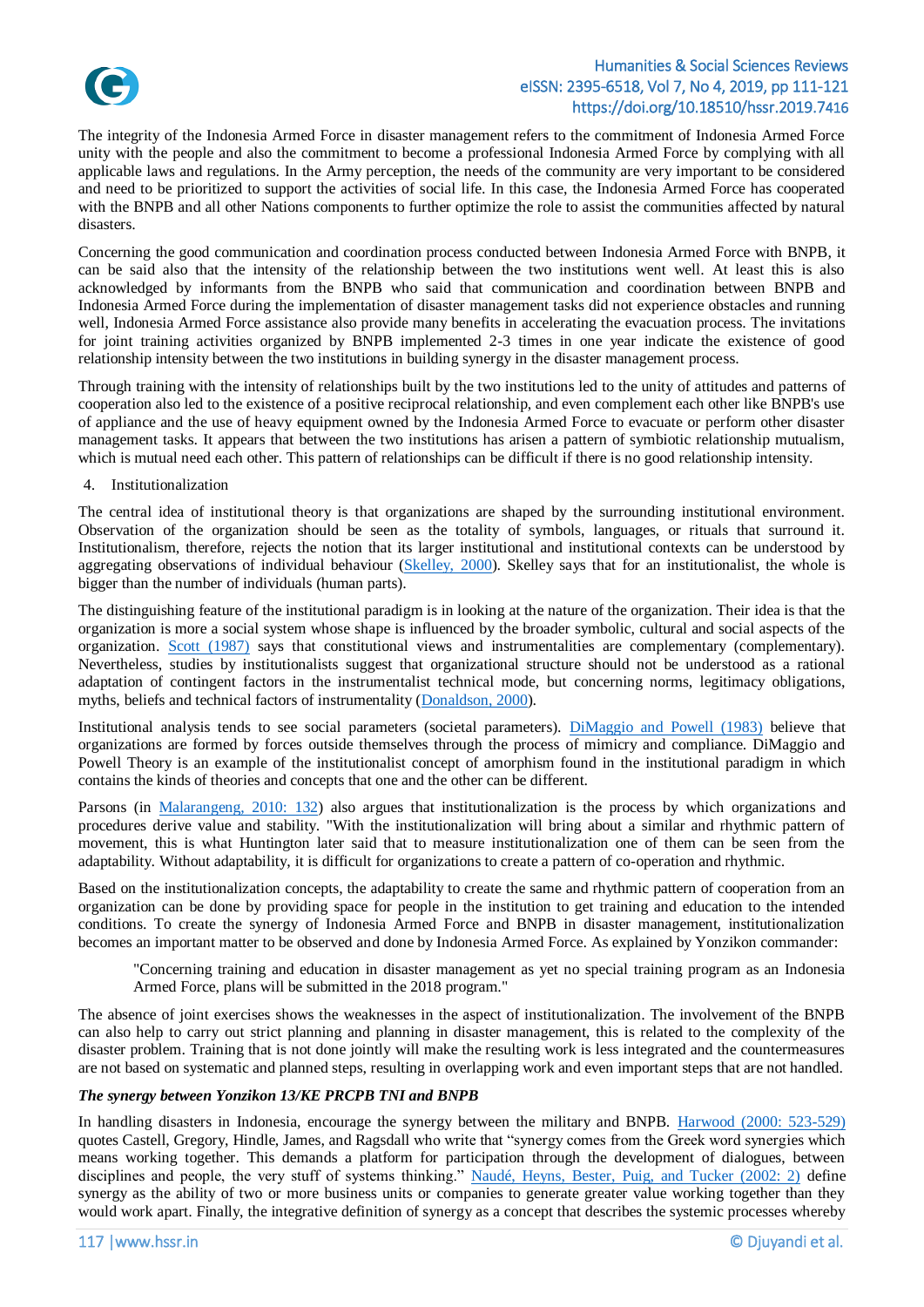

business units of diverse, complex organizations will generate greater value through working as one system than working as separate entities (Gerhard, [Schurink, and Roodt, 2007\)](#page-9-11).

That synergy involves military and civilian relations. [Huntington \(1957: 83-85\)](#page-10-23) objective civilian control focused on maximizing and strengthening military professionalism, namely by the division of power between military groups and civilian groups with the ultimate goal that military groups could focus on becoming a state tool to maintain defense and security.

Unlike [Huntington, Janowitz](#page-10-23) (in [Zippwald, 2011: 10\)](#page-10-24) sees it from the perspective of sociology, where professional soldiers must be above politics even above politics, even though the reality is not always so. To continue as a professional force and be able to answer a dilemma in the future, the military elite must transform itself into the power of the constitution. Furthermore, Janowitz revealed that as a constitutional power, the military would guarantee professionalism and its integration with the people. Janowitz believes that the military and the people should integrate to realize better civilmilitary relations. This according to Huntington reflects subjective civilian control, whereas Janowitz who believes that there is a vague line between civilians and the military precisely negates Huntington's theory which believes that the military must stand apart and be autonomous from civil society in order to maintain its professionalism. Whatever the difference, both agree that the military should maintain its professionalism.

Problems occur in building the synergy of disaster management between Indonesia Armed Force and BNPB, which requires comprehensive problem-solving. The synergy between the Indonesia Armed Force with BNPB being important due to disaster management requires fast and precise handling, this situation will not be achieved if the problems disrupt the synergy of both institutions. By using SWOT Analysis, this situation can be mapped. The result shows that there are several strengths of those synergies such as (1) good communication and coordination between Indonesia Armed Force and BNPB; (2) BNPB response that the Indonesia Armed Force has personnel who are competent in working and have high responsibilities; (3) Complementary working principles among the institutions involves: BNPB, National Police and Local Government; (4) the ability of Indonesia Armed Force to adopt when doing work with BNPB, among others is the recognition that control is in BNPB. On the other hand, the synergy facing several disadvantages such as (1) Indonesia Armed Force does not have a specific training program as a TNCP PRCPB; (2) The disaster management training program depends on BNPB; (3) Internal training is done once a year; (4) Internal training does not involve BNPB; (5) After 2015 there is no more training with BNPB with Indonesia Armed Force. On the other side, there is an opportunity related to submission of special training of the Indonesia Armed Force for 2018. And the threat is co-benefits that are not in accordance with the Indonesia Armed Force Law and are not under the coordination of BNPB may lead to Indonesia Armed Force incompetence [\(Andrews, 2008\)](#page-9-12).

From the SWOT analysis, it can be identified several forces related to the synergy of disaster management between Indonesia Armed Force and BNPB. Among the first few strength is the existence of good communication and coordination between Indonesia Armed Force and BNPB. Relationships and communication in an effort to build synergy are important, without communication, there will be no synergy or cooperation. The good relationship and communication between Indonesia Armed Force and BNPB in the disaster management process should be maintained, not only in the fieldwork but also in some other activities, such as joint training.

The existence of a second force, a response from the BNPB that the Indonesia Armed Force has personnel who are competent in working and have high responsibilities, is an indication of a positive response from colleagues. A positive response is needed in order to build trust relationships between the two organizations, it is also necessary to keep the future synergies of disaster management in good shape. The strength is also related to the third power, namely the establishment of a complementary working principle between several institutions such as BNPB. When some institutions are able to cooperate well in carrying out a job then the results achieved will be more in line with expectations.

Indonesia Armed Force's ability to adopt when working with BNPB can be seen from the recognition of the Indonesia Armed Force that the control of disaster management organizers is at BNPB. The recognition of the Indonesia Armed Force demonstrates a strong commitment from the Indonesia Armed Force to become a professional institution. As a state instrument in charge of safeguarding national defense, Non-War Military Operation needs to be coordinated with the competent authorities, not only to maintain good interagency relationships but also to maintain the professionalism of the Indonesia Armed Force that must base its work under the law. This commitment to becoming a professional is then the strength of the Indonesia Armed Force to build synergy with BNPB.

The ability of the Army to build synergy with BNBP also shows that internal reforms of the Indonesia Armed Force, which have been carried out for almost two decades, have factually responded to the demands of society. Currently, the Armed Forces are continuing their efforts to continue the demands of the community gradually, covering both the structural and cultural aspects. This gradual effort aims at realizing a solid, reliable, and professional Indonesia Armed Force posture.

The Armed Forces structural and cultural reforms that have been carried out by organizational reform, doctrine, education and training and the fulfillment of the welfare of soldiers. The next important thing concerning the effort to build synergy with BNPB is the commitment to maintain the consensus of cultural reform in the internal body of the Indonesia Armed Force, which is related to the willingness and consistency of implementing the policy of non-double function doctrine until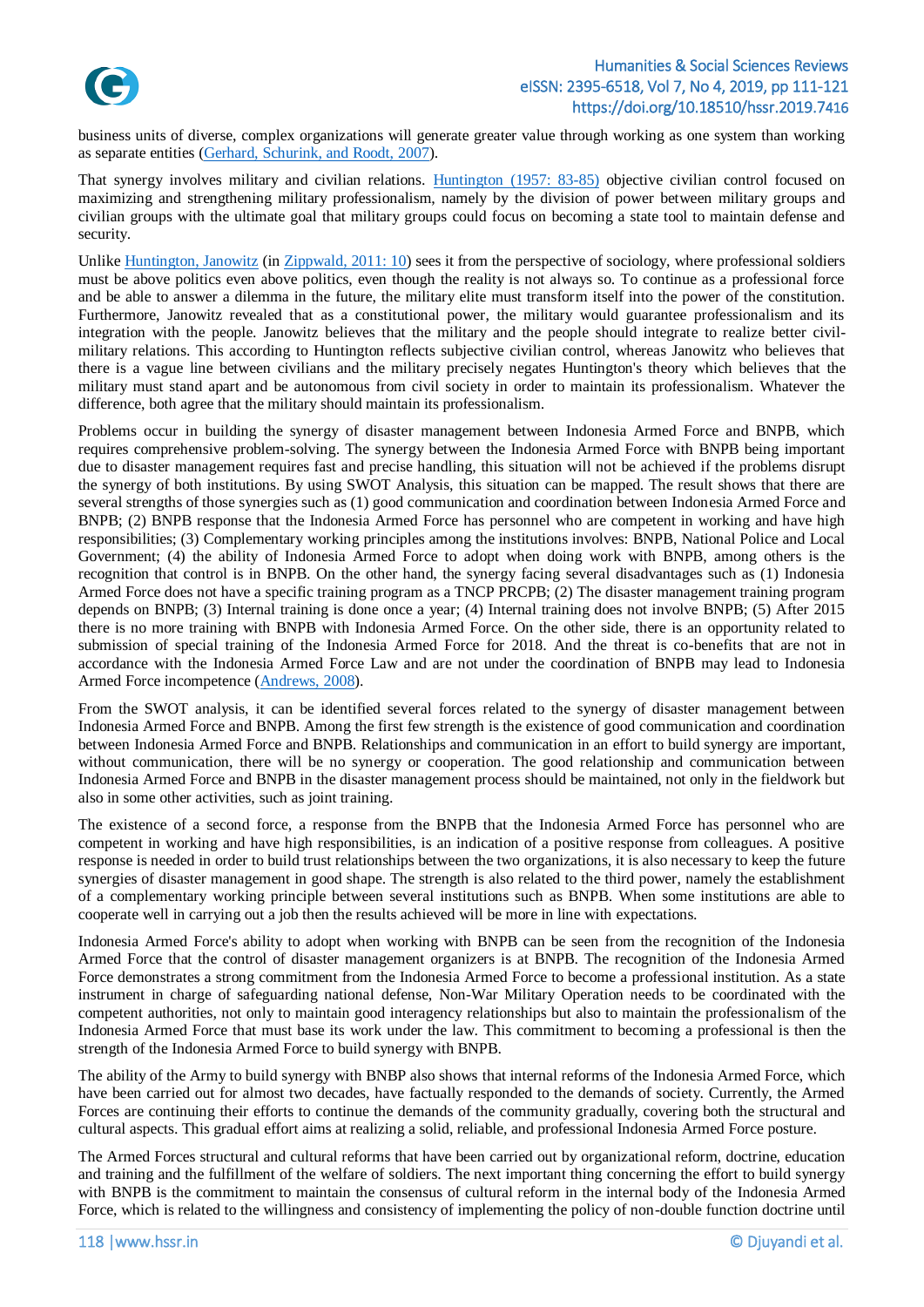

now. The ability of the Army, in maintaining consensus and reform commitment in the task has a positive impact on the performance of the task. Starting from the time of consensus laid down for internal reforms, for the Indonesia Armed Force is how to put the national paradigm and interest in carrying out the mandated tasks. As explained by the Yonzikon commanders:

Although in building the synergy between the Indonesia Army and BNPB there are many advantages or strengths, on the other hand, there are also many shortcomings or weaknesses that can hamper the development effort of disaster management synergy between Indonesia Armed Force and BNPB. The first deficiency, Indonesia Armed Force does not have a specific training program as the Rescue Team. The absence of a special training program may be one of the inhibiting factors of the Indonesia Armed Force aid in the handling of natural disasters.

The absence of a special training program followed by Indonesia Armed Force members is further enhanced by the Indonesia Armed Force dependency on disaster prevention programs from BNPB. This dependence can not only be an obstacle in upgrading the personnel of Indonesia Armed Force, but it can also show that there is still a lack of effort to build synergy between Indonesia Armed Force, and BNPB.

In the case of internal training conducted only by Indonesia Armed Force as much as once a year, and not involving BNPB in the internal training, may lead to potential ineffectiveness of the exercise. Based on the statement of BNPB Head:

"Ideally, internal training in disaster management should involve or invite BNPB as an instructor and should be done at least two times a year. As before 2015, BNPB involves Indonesia Armed Force to participate in several joint exercises with the frequency of 2-3 per year. Involving BNPB in internal training is important so that Indonesia Armed Force personnel can find out the latest trends in dealing with disaster management issues, as well as to gain new knowledge and improve their capability in the disaster management process."

The reopening of joint training between BNPB and Indonesia Armed Force, after the last time in 2015, is another shortcoming that needs to be solved by the two institutions. Building synergy in disaster management needs to be done through a planned and sustainable activity; the breaking of joint exercises in one position will complicate the implementation of tasks in the field. It is different if between two or more organizations have routinely conducted joint exercises and coordination although in a safe condition when in a situation where the organization or institution is required it will facilitate the acceleration of cooperation.

In the shortcomings and weaknesses, some opportunities can be used by the Indonesia Armed Force and BNPB to strengthen the synergy of the two agencies for natural disaster management, namely the submission of special training of Indonesia Armed Force for 2018. The Head of BNPB explained:

"If the submission of special training this got approval from the Army leadership then the intensity and model of disaster management training can be further improved, especially by involving BNPB."

Later the joint disaster management training model can be a simulation of community anticipation, government apparatus, BNPB, Indonesia Armed Force and National Police when emerged the threat of natural disaster and post-natural disaster.

Looking at the above analysis can be re-emphasized that the importance of synergy between BNPB and Indonesia Armed Force in the handling of natural disasters. However, there is one condition that the Indonesia Armed Force, need to pay attention to, in cooperation or synergy with other institutions, including BNPB. In the perspective of the researcher that the assistance of the Indonesia Armed Force in the handling of disasters must be in accordance with the law, the assistance that is not in accordance with the Indonesia Armed Force Law and not under the coordination of BNPB could lead to Indonesia Armed Force incompetence and this becomes a threat that at any time can make the Indonesia Armed Force lose the trust of the people.

The synergy between Indonesia Armed Force and BNPB becomes more and more important to deal with direct contact to the interests and needs of the community, whether before or after the occurrence of natural disasters. As a part of the people's army that comes from the people, the Indonesia Armed Force needs to position itself parallel to the people and be in the midst of the people, so that when the people need help, the Indonesia Armed Force must be ready to help. Although the task of handling natural disasters is the domain or main task of BNPB, because the Indonesia Armed Force is united with the people, then the Indonesia Armed Force has a moral responsibility to help the people who are affected by the disaster. Indonesia Armed Force in a position in the event of a natural disaster must be ready to help the community and BNPB.

In the case of Indonesia Armed Force assistance against BNPB in the event of a natural disaster, that it has been regulated in Article 7 o[f Law 34 of 2004](#page-10-3) On the Indonesia Armed Force. The assistance of Indonesia Armed Force in the handling of natural disasters based on the Indonesia Armed ForceLaw is entered into the category of basic tasks of non-war military operation, where Indonesia Armed Force is required to coordinate with counterpart institutions, may be considered in violation of applicable legislation because there is a condition in which the duties performed are not within the civil or military emergency sphere.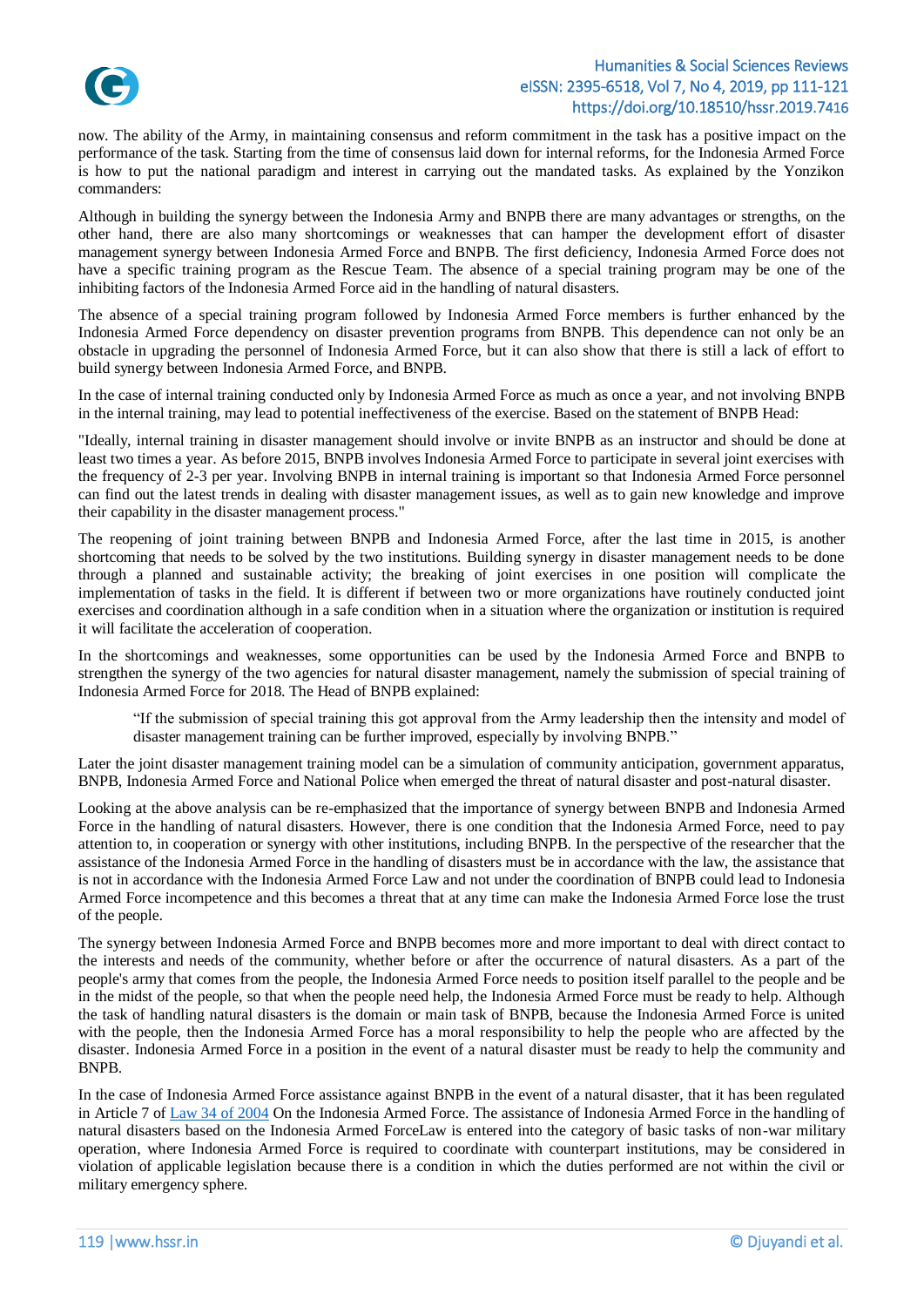

### **CONCLUSION**

Implementation of natural disaster management by Indonesia Armed Force in the frame Non-War Military Operation based on cooperation and coordination with the National Board of Disaster Management (BNPB) as the national body formed by the government to anticipate and deal with the impact of the occurrence in the country. When the BNPB does not involve either as instructors or trainees, in the internal disaster management training conducted by Indonesia Armed Force, also indicates the beginning of the discovery of problems that can disturb the synergy of the two institutions. The need for BNPB of internal training based on consideration of knowledge and authority of BNPB in handling disasters, including in preparing resources to anticipate in case of natural disasters. Due to enhancing relations between the two institutions it is emergence the potential cooperation between the Armed Force and BNPB.

In handling disasters in Indonesia, the domination of civilians over the military still seems to have not been fully implemented. In-depth traces of military power during the New Order, which was more than 30 years and even 20 years since the reform movement in 1998, still show the military as a civilian party. Even in handling disasters, the military can often go down directly and act without waiting for requests from civil authorities. Furthermore, this creates the impression that the synergy between the military and civilians must still be improved. The synergies that have occurred so far are seen as false as long as the two parties still rely on each other. In this case, the military still relies on civil training, in the form of training from BNPB.

### **LIMITATION AND STUDY FORWARD**

This research focuses on military operations other than war-related to how the military plays a role in handling natural disasters and synergizes with other state institutions related to disaster management (BNPB). The researcher realized that military operations other than war in handling other cases may have different dimensions, therefore the researchers hope that there will be other researchers who examine the role of the military in military operations other than war.

### **ACKNOWLEDGMENT**

We are would like to say thank you to Yonzikon (Construction Battalion) Commander 13/KE PRCPB TNI, and Head of the National Disaster Management Agency (BNPB), for their contribution as an informant, also to the Army Agency Staff and Command School (Seskoad), Indonesia, and Universitas Padjadjaran for their support in assisting the research process.

#### <span id="page-9-8"></span>**REFERENCES**

- 1. Achleitner, T., Ebner, G., and Greindl, G. (Eds.). (2011).*International Disaster Relief Assistance - What Role for the Military?*.Vienna: United Nations Information Service (UNIS).
- <span id="page-9-12"></span>2. Andrews, B.M. (2008).*Patterns of Civil-Military Relations in Democracies*. Fort Leavenworth, Kansas: School of Advanced Military Studies.
- <span id="page-9-1"></span>3. Badan Nasional Penanggulangan Bencana (BNPB). (2017). *Sejarahdan VisiMisi BNPB*. Source: https://www.bnpb.go.id/home/sejarah. [Accessed on February 23rd, 2018].
- <span id="page-9-11"></span>4. Gerhard, B., Schurink, W., and Roodt, G. (2007).Towards A Substantive Theory of Synergy.*SA Journal of Human Resource Management*, 5(2): 9-19. <https://doi.org/10.4102/sajhrm.v5i2.115>
- <span id="page-9-2"></span>5. Brookings–Bern Project on Internal Displacement.(2011).*Inter-Agency Standing Committee (IASC) Operational Guidelines on the Protection of Persons in Situations of Natural Disasters*. Washington DC: Brookings Institution.
- <span id="page-9-7"></span>6. Carlson, C.A. (2014). *Private-public disaster relief: what is the military's role?*. Monterey, California: Naval Postgraduate School.
- <span id="page-9-0"></span>7. Center for Excellence in Disaster Management and Humanitarian Assistance. (2011).*Country Disaster Response Handbook: Indonesia*. Hawaii: Center for Excellence in Disaster Management and Humanitarian Assistance.
- <span id="page-9-4"></span>8. Covey, Stephen R. (1993). *Principles Centered Leadership*. New York: Fireside.
- <span id="page-9-3"></span>9. Covey, Stephen R. (2004). *The 7 Habits of Highly Effective People*. New York: Simon and Schuster.
- 10. Creswell, J.W. (2003). *Research Design: Qualitative, Quantitative and Mixed Methods approaches (2nd ed.)*. Thousand Oaks: Sage.
- <span id="page-9-6"></span>11. Darwanto, H. (2015). *OperasiMiliterSelainPerang*. Jakarta: KementerianPertahanan. Retrieved from [https://www.kemhan.go.id/wp-content/uploads/2015/12/bab47c96d3592e7652310529454b1107.pdf.](https://www.kemhan.go.id/wp-content/uploads/2015/12/bab47c96d3592e7652310529454b1107.pdf)
- <span id="page-9-10"></span>12. DiMaggio, P.J., and Powell, W.W. (1983). The Iron Cage Revisited: Institutional Isomorphism and Collective Rationality in Organizational Fields. *American Sociological Review*, 48(2): 147-160. <https://doi.org/10.2307/2095101>
- <span id="page-9-5"></span>13. Djuyandi, Y., Bainus, A., & Sumadinata, W.S. (2018). Synergy Between Regional Command Unit of Indonesian National Army (TNI AD) and Local Government in Encouraging the Spirit of State Defense. *Central European Journal of International and Security Studies*, 12(4): 127–143.
- <span id="page-9-9"></span>14. Donaldson, T.L. (2000). *Religious Rivaliries and the Struggle for Success in Caesarea Maritima*. Waterloo, ON: Wilfrid Laurier University Press.